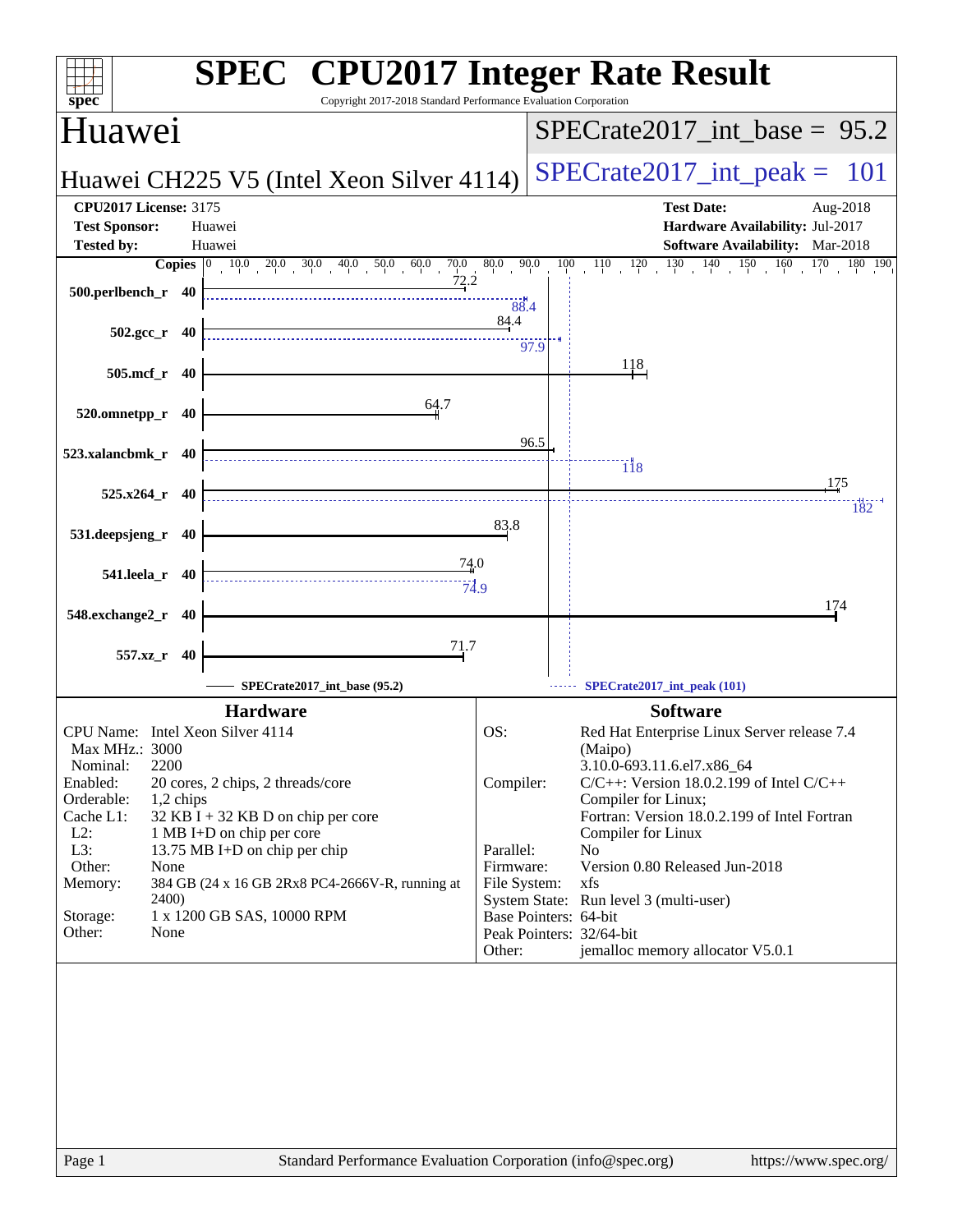

Copyright 2017-2018 Standard Performance Evaluation Corporation

#### Huawei

#### [SPECrate2017\\_int\\_base =](http://www.spec.org/auto/cpu2017/Docs/result-fields.html#SPECrate2017intbase) 95.2

Huawei CH225 V5 (Intel Xeon Silver 4114) SPECrate  $2017$ \_int\_peak = 101

**[CPU2017 License:](http://www.spec.org/auto/cpu2017/Docs/result-fields.html#CPU2017License)** 3175 **[Test Date:](http://www.spec.org/auto/cpu2017/Docs/result-fields.html#TestDate)** Aug-2018 **[Test Sponsor:](http://www.spec.org/auto/cpu2017/Docs/result-fields.html#TestSponsor)** Huawei **[Hardware Availability:](http://www.spec.org/auto/cpu2017/Docs/result-fields.html#HardwareAvailability)** Jul-2017 **[Tested by:](http://www.spec.org/auto/cpu2017/Docs/result-fields.html#Testedby)** Huawei **[Software Availability:](http://www.spec.org/auto/cpu2017/Docs/result-fields.html#SoftwareAvailability)** Mar-2018

#### **[Results Table](http://www.spec.org/auto/cpu2017/Docs/result-fields.html#ResultsTable)**

|                               |               |                |       | <b>Base</b>    |       |                |       |               |                |              | <b>Peak</b>    |              |                |              |
|-------------------------------|---------------|----------------|-------|----------------|-------|----------------|-------|---------------|----------------|--------------|----------------|--------------|----------------|--------------|
| <b>Benchmark</b>              | <b>Copies</b> | <b>Seconds</b> | Ratio | <b>Seconds</b> | Ratio | <b>Seconds</b> | Ratio | <b>Copies</b> | <b>Seconds</b> | <b>Ratio</b> | <b>Seconds</b> | <b>Ratio</b> | <b>Seconds</b> | <b>Ratio</b> |
| $500.$ perlbench_r            | 40            | 884            | 72.0  | 881            | 72.3  | 882            | 72.2  | 40            | 715            | 89.1         | 720            | 88.4         | 722            | 88.2         |
| $502.\text{gcc}$ <sub>r</sub> | 40            | 670            | 84.5  | 671            | 84.4  | 672            | 84.3  | 40            | 576            | 98.4         | 578            | 97.9         | 578            | 97.9         |
| $505$ .mcf r                  | 40            | 547            | 118   | 529            | 122   | 546            | 118   | 40            | 547            | 118          | 529            | 122          | 546            | 118          |
| $520.0$ mnetpp_r              | 40            | 819            | 64.1  | 811            | 64.7  | 811            | 64.7  | 40            | 819            | 64.1         | 811            | 64.7         | 811            | 64.7         |
| 523.xalancbmk r               | 40            | 438            | 96.4  | 438            | 96.5  | 437            | 96.6  | 40            | 358            | 118          | 357            | <b>118</b>   | 357            | 118          |
| 525.x264 r                    | 40            | 409            | 171   | 400            | 175   | 401            | 175   | 40            | 387            | 181          | 386            | 182          | 374            | 187          |
| 531.deepsjeng_r               | 40            | 547            | 83.7  | 547            | 83.8  | 547            | 83.8  | 40            | 547            | 83.7         | 547            | 83.8         | 547            | 83.8         |
| 541.leela r                   | 40            | 895            | 74.0  | 889            | 74.5  | 899            | 73.7  | 40            | 884            | 75.0         | 886            | 74.8         | 884            | 74.9         |
| 548.exchange2_r               | 40            | 602            | 174   | 601            | 174   | 601            | 174   | 40            | 602            | 174          | 601            | 174          | 601            | 174          |
| 557.xz r                      | 40            | 602            | 71.8  | 603            | 71.7  | 603            | 71.7  | 40            | 602            | 71.8         | 603            | 71.7         | 603            | 71.7         |
| $SPECrate2017$ int base =     |               |                | 95.2  |                |       |                |       |               |                |              |                |              |                |              |

**[SPECrate2017\\_int\\_peak =](http://www.spec.org/auto/cpu2017/Docs/result-fields.html#SPECrate2017intpeak) 101**

Results appear in the [order in which they were run.](http://www.spec.org/auto/cpu2017/Docs/result-fields.html#RunOrder) Bold underlined text [indicates a median measurement.](http://www.spec.org/auto/cpu2017/Docs/result-fields.html#Median)

#### **[Submit Notes](http://www.spec.org/auto/cpu2017/Docs/result-fields.html#SubmitNotes)**

 The numactl mechanism was used to bind copies to processors. The config file option 'submit' was used to generate numactl commands to bind each copy to a specific processor. For details, please see the config file.

#### **[Operating System Notes](http://www.spec.org/auto/cpu2017/Docs/result-fields.html#OperatingSystemNotes)**

Stack size set to unlimited using "ulimit -s unlimited"

#### **[General Notes](http://www.spec.org/auto/cpu2017/Docs/result-fields.html#GeneralNotes)**

Environment variables set by runcpu before the start of the run: LD\_LIBRARY\_PATH = "/spec2017/lib/ia32:/spec2017/lib/intel64:/spec2017/je5.0.1-32:/spec2017/je5.0.1-64" Binaries compiled on a system with 1x Intel Core i7-6700K CPU + 32GB RAM memory using Redhat Enterprise Linux 7.5 Transparent Huge Pages enabled by default Prior to runcpu invocation Filesystem page cache synced and cleared with: sync; echo 3> /proc/sys/vm/drop\_caches runcpu command invoked through numactl i.e.: numactl --interleave=all runcpu <etc> Yes: The test sponsor attests, as of date of publication, that CVE-2017-5754 (Meltdown) is mitigated in the system as tested and documented. Yes: The test sponsor attests, as of date of publication, that CVE-2017-5753 (Spectre variant 1) is mitigated in the system as tested and documented. Yes: The test sponsor attests, as of date of publication, that CVE-2017-5715 (Spectre variant 2) is mitigated in the system as tested and documented.

**(Continued on next page)**

| Page 2 | Standard Performance Evaluation Corporation (info@spec.org) | https://www.spec.org/ |
|--------|-------------------------------------------------------------|-----------------------|
|--------|-------------------------------------------------------------|-----------------------|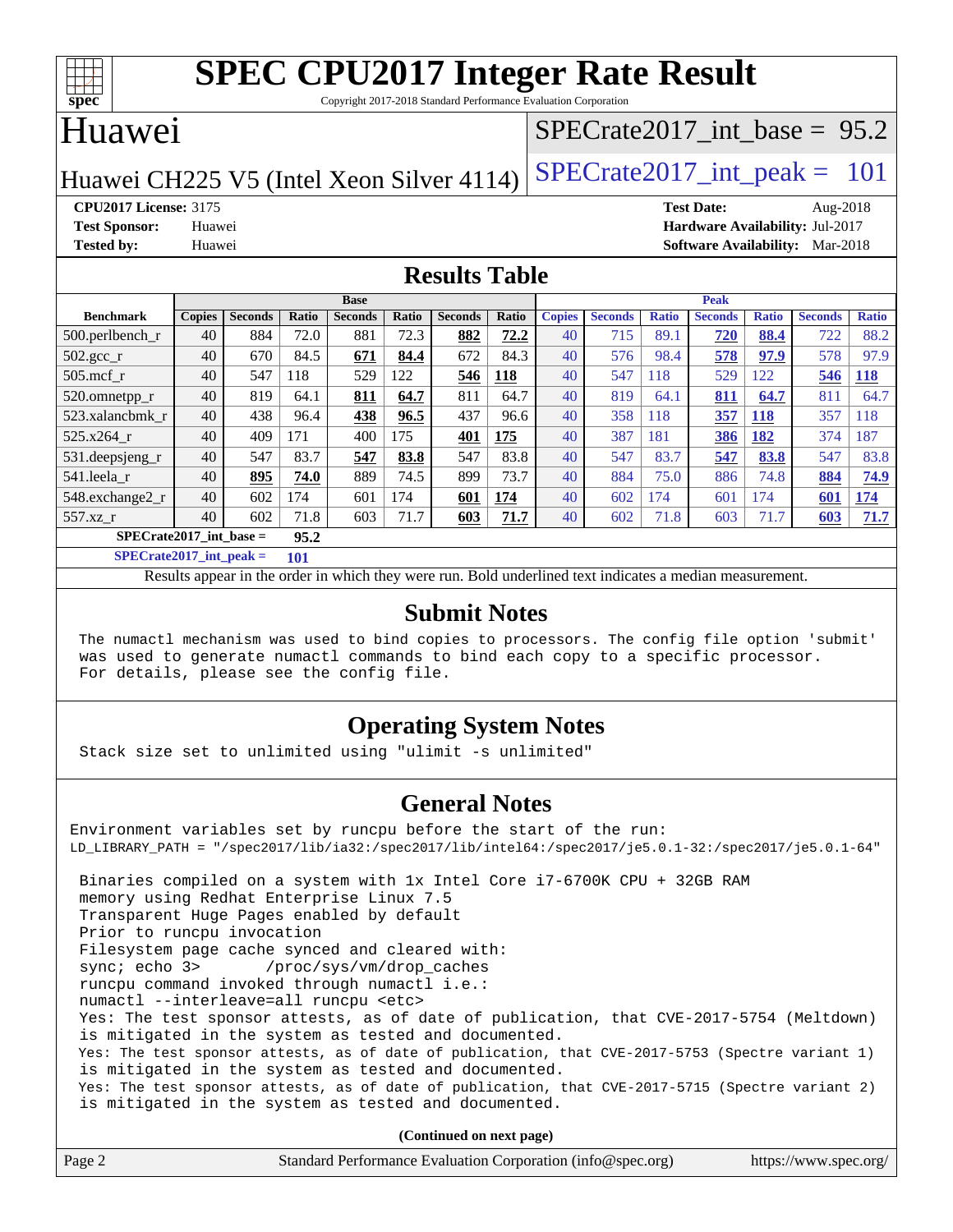| $sp\overline{ec}$                                                                                                                                                                                                                |                                                                                                         | <b>SPEC CPU2017 Integer Rate Result</b><br>Copyright 2017-2018 Standard Performance Evaluation Corporation                                                                                                                                                                                                     |                                                                                                            |  |
|----------------------------------------------------------------------------------------------------------------------------------------------------------------------------------------------------------------------------------|---------------------------------------------------------------------------------------------------------|----------------------------------------------------------------------------------------------------------------------------------------------------------------------------------------------------------------------------------------------------------------------------------------------------------------|------------------------------------------------------------------------------------------------------------|--|
| Huawei                                                                                                                                                                                                                           |                                                                                                         |                                                                                                                                                                                                                                                                                                                | $SPECrate2017$ int base = 95.2                                                                             |  |
|                                                                                                                                                                                                                                  |                                                                                                         | Huawei CH225 V5 (Intel Xeon Silver 4114)                                                                                                                                                                                                                                                                       | $SPECrate2017\_int\_peak = 101$                                                                            |  |
| <b>CPU2017 License: 3175</b><br><b>Test Sponsor:</b><br><b>Tested by:</b>                                                                                                                                                        | Huawei<br>Huawei                                                                                        |                                                                                                                                                                                                                                                                                                                | <b>Test Date:</b><br>Aug-2018<br>Hardware Availability: Jul-2017<br><b>Software Availability:</b> Mar-2018 |  |
|                                                                                                                                                                                                                                  |                                                                                                         | <b>General Notes (Continued)</b>                                                                                                                                                                                                                                                                               |                                                                                                            |  |
|                                                                                                                                                                                                                                  |                                                                                                         | jemalloc, a general purpose malloc implementation<br>built with the RedHat Enterprise 7.5, and the system compiler gcc 4.8.5<br>sources available from jemalloc.net or https://github.com/jemalloc/jemalloc/releases                                                                                           |                                                                                                            |  |
|                                                                                                                                                                                                                                  |                                                                                                         | <b>Platform Notes</b>                                                                                                                                                                                                                                                                                          |                                                                                                            |  |
| BIOS configuration:                                                                                                                                                                                                              | Power Policy Set to Performance<br>XPT Prefetch Set to Enabled<br>Sysinfo program /spec2017/bin/sysinfo | Rev: r5797 of 2017-06-14 96c45e4568ad54c135fd618bcc091c0f<br>running on localhost.localdomain Thu Aug 30 07:40:08 2018<br>SUT (System Under Test) info as seen by some common utilities.                                                                                                                       |                                                                                                            |  |
|                                                                                                                                                                                                                                  | For more information on this section, see                                                               | https://www.spec.org/cpu2017/Docs/config.html#sysinfo                                                                                                                                                                                                                                                          |                                                                                                            |  |
| From /proc/cpuinfo<br>2                                                                                                                                                                                                          | "physical id"s (chips)<br>40 "processors"<br>cpu cores $: 10$<br>siblings : 20                          | model name : Intel(R) Xeon(R) Silver 4114 CPU @ 2.20GHz<br>cores, siblings (Caution: counting these is hw and system dependent. The following<br>excerpts from /proc/cpuinfo might not be reliable. Use with caution.)<br>physical 0: cores 0 1 2 3 4 8 9 10 11 12<br>physical 1: cores 0 1 2 3 4 8 9 10 11 12 |                                                                                                            |  |
| From lscpu:<br>Architecture:<br>$CPU$ op-mode( $s$ ):<br>Byte Order:<br>CPU(s):<br>Socket(s):<br>NUMA $node(s)$ :<br>Vendor ID:<br>CPU family:<br>Model:<br>Model name:<br>Stepping:<br>CPU MHz:<br>BogoMIPS:<br>Virtualization: | On-line $CPU(s)$ list:<br>Thread(s) per core:<br>Core(s) per socket:                                    | x86_64<br>$32$ -bit, $64$ -bit<br>Little Endian<br>40<br>$0 - 39$<br>2<br>10<br>2<br>2<br>GenuineIntel<br>6<br>85<br>$Intel(R) Xeon(R) Silver 4114 CPU @ 2.20GHz$<br>4<br>2200.000<br>4400.00<br>$VT - x$                                                                                                      |                                                                                                            |  |
|                                                                                                                                                                                                                                  |                                                                                                         | (Continued on next page)                                                                                                                                                                                                                                                                                       |                                                                                                            |  |
| Page 3                                                                                                                                                                                                                           |                                                                                                         | Standard Performance Evaluation Corporation (info@spec.org)                                                                                                                                                                                                                                                    | https://www.spec.org/                                                                                      |  |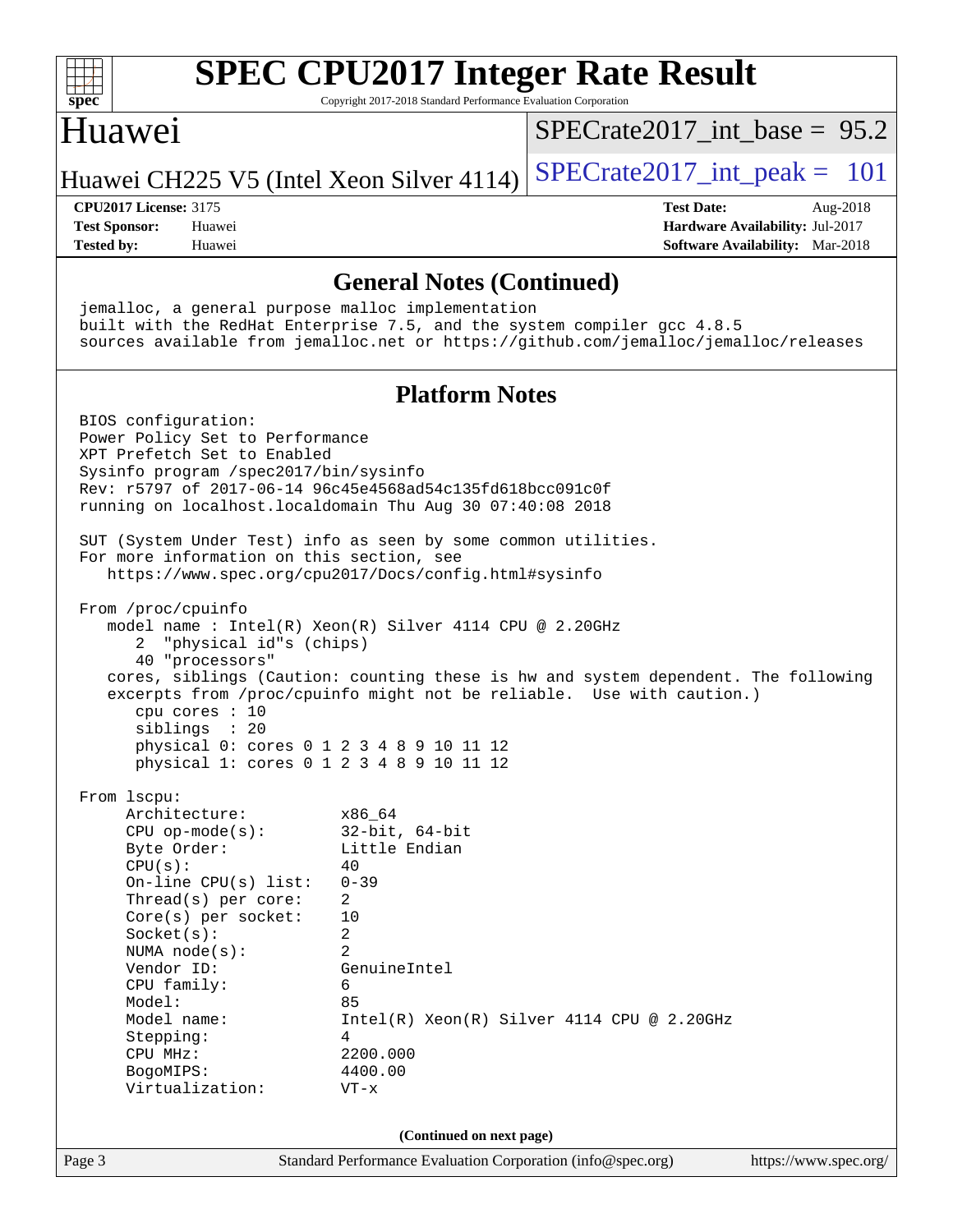| <b>SPEC CPU2017 Integer Rate Result</b><br>Copyright 2017-2018 Standard Performance Evaluation Corporation<br>$s\overline{p}$ ec <sup>®</sup>                                                                                                                                                                                                                                                                                                                                                                                                                                                                                                                                                                                                                                                                                                                                                                                                                                                                                                                                                                                                                                                                                                                                                                                                                                                                                                                                                                                                                                                                                                                                                                                                                                                                            |                                                                                                     |
|--------------------------------------------------------------------------------------------------------------------------------------------------------------------------------------------------------------------------------------------------------------------------------------------------------------------------------------------------------------------------------------------------------------------------------------------------------------------------------------------------------------------------------------------------------------------------------------------------------------------------------------------------------------------------------------------------------------------------------------------------------------------------------------------------------------------------------------------------------------------------------------------------------------------------------------------------------------------------------------------------------------------------------------------------------------------------------------------------------------------------------------------------------------------------------------------------------------------------------------------------------------------------------------------------------------------------------------------------------------------------------------------------------------------------------------------------------------------------------------------------------------------------------------------------------------------------------------------------------------------------------------------------------------------------------------------------------------------------------------------------------------------------------------------------------------------------|-----------------------------------------------------------------------------------------------------|
| Huawei                                                                                                                                                                                                                                                                                                                                                                                                                                                                                                                                                                                                                                                                                                                                                                                                                                                                                                                                                                                                                                                                                                                                                                                                                                                                                                                                                                                                                                                                                                                                                                                                                                                                                                                                                                                                                   | $SPECrate2017\_int\_base = 95.2$                                                                    |
| Huawei CH225 V5 (Intel Xeon Silver 4114)                                                                                                                                                                                                                                                                                                                                                                                                                                                                                                                                                                                                                                                                                                                                                                                                                                                                                                                                                                                                                                                                                                                                                                                                                                                                                                                                                                                                                                                                                                                                                                                                                                                                                                                                                                                 | $SPECrate2017\_int\_peak = 101$                                                                     |
| <b>CPU2017 License: 3175</b><br><b>Test Sponsor:</b><br>Huawei<br><b>Tested by:</b><br>Huawei                                                                                                                                                                                                                                                                                                                                                                                                                                                                                                                                                                                                                                                                                                                                                                                                                                                                                                                                                                                                                                                                                                                                                                                                                                                                                                                                                                                                                                                                                                                                                                                                                                                                                                                            | <b>Test Date:</b><br>Aug-2018<br>Hardware Availability: Jul-2017<br>Software Availability: Mar-2018 |
| <b>Platform Notes (Continued)</b>                                                                                                                                                                                                                                                                                                                                                                                                                                                                                                                                                                                                                                                                                                                                                                                                                                                                                                                                                                                                                                                                                                                                                                                                                                                                                                                                                                                                                                                                                                                                                                                                                                                                                                                                                                                        |                                                                                                     |
| L1d cache:<br>32K<br>Lli cache:<br>32K<br>L2 cache:<br>1024K<br>L3 cache:<br>14080K<br>$0 - 9, 20 - 29$<br>NUMA node0 CPU(s):<br>$10 - 19, 30 - 39$<br>NUMA nodel CPU(s):<br>Flags:<br>pat pse36 clflush dts acpi mmx fxsr sse sse2 ss ht tm pbe syscall nx pdpelgb rdtscp<br>lm constant_tsc art arch_perfmon pebs bts rep_good nopl xtopology nonstop_tsc<br>aperfmperf eagerfpu pni pclmulqdq dtes64 ds_cpl vmx smx est tm2 ssse3 fma cx16 xtpr<br>pdcm pcid dca sse4_1 sse4_2 x2apic movbe popcnt tsc_deadline_timer aes xsave avx<br>f16c rdrand lahf_lm abm 3dnowprefetch epb cat_13 cdp_13 invpcid_single intel_pt<br>spec_ctrl ibpb_support tpr_shadow vnmi flexpriority ept vpid fsgsbase tsc_adjust<br>bmil hle avx2 smep bmi2 erms invpcid rtm cqm mpx rdt_a avx512f avx512dq rdseed adx<br>smap clflushopt clwb avx512cd avx512bw avx512vl xsaveopt xsavec xgetbvl cqm_llc<br>cqm_occup_llc cqm_mbm_total cqm_mbm_local dtherm ida arat pln pts<br>/proc/cpuinfo cache data<br>cache size $: 14080$ KB<br>From numactl --hardware WARNING: a numactl 'node' might or might not correspond to a<br>physical chip.<br>$available: 2 nodes (0-1)$<br>node 0 cpus: 0 1 2 3 4 5 6 7 8 9 20 21 22 23 24 25 26 27 28 29<br>node 0 size: 194741 MB<br>node 0 free: 189600 MB<br>node 1 cpus: 10 11 12 13 14 15 16 17 18 19 30 31 32 33 34 35 36 37 38 39<br>node 1 size: 196608 MB<br>node 1 free: 188877 MB<br>node distances:<br>node<br>$\mathbf{1}$<br>$\Omega$<br>0 :<br>10<br>21<br>1:<br>10<br>21<br>From /proc/meminfo<br>MemTotal:<br>394175288 kB<br>HugePages_Total:<br>0<br>Hugepagesize:<br>2048 kB<br>From /etc/*release* /etc/*version*<br>os-release:<br>NAME="Red Hat Enterprise Linux Server"<br>VERSION="7.4 (Maipo)"<br>ID="rhel"<br>ID LIKE="fedora"<br>VARIANT="Server"<br>VARIANT_ID="server" | fpu vme de pse tsc msr pae mce cx8 apic sep mtrr pge mca cmov                                       |
| (Continued on next page)                                                                                                                                                                                                                                                                                                                                                                                                                                                                                                                                                                                                                                                                                                                                                                                                                                                                                                                                                                                                                                                                                                                                                                                                                                                                                                                                                                                                                                                                                                                                                                                                                                                                                                                                                                                                 |                                                                                                     |
| Standard Performance Evaluation Corporation (info@spec.org)<br>Page 4                                                                                                                                                                                                                                                                                                                                                                                                                                                                                                                                                                                                                                                                                                                                                                                                                                                                                                                                                                                                                                                                                                                                                                                                                                                                                                                                                                                                                                                                                                                                                                                                                                                                                                                                                    | https://www.spec.org/                                                                               |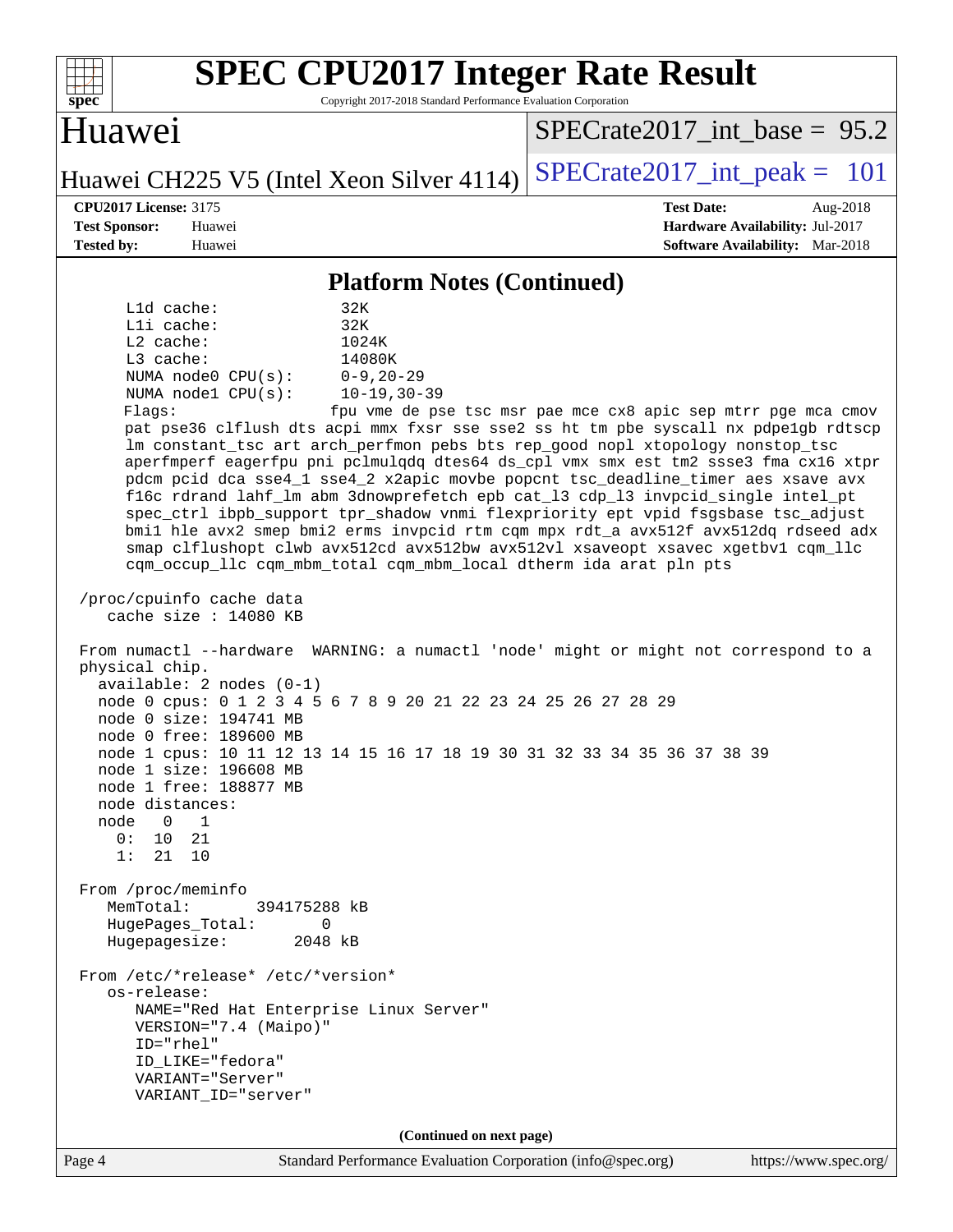| <b>SPEC CPU2017 Integer Rate Result</b><br>$spec^*$<br>Copyright 2017-2018 Standard Performance Evaluation Corporation                                                                                                                                                                                                                                                                                                                                                                                                                                                                                                                                                                                                                                                                                                                                                                                                                                                                                                                                                                                                                 |                                                                                                            |
|----------------------------------------------------------------------------------------------------------------------------------------------------------------------------------------------------------------------------------------------------------------------------------------------------------------------------------------------------------------------------------------------------------------------------------------------------------------------------------------------------------------------------------------------------------------------------------------------------------------------------------------------------------------------------------------------------------------------------------------------------------------------------------------------------------------------------------------------------------------------------------------------------------------------------------------------------------------------------------------------------------------------------------------------------------------------------------------------------------------------------------------|------------------------------------------------------------------------------------------------------------|
| Huawei                                                                                                                                                                                                                                                                                                                                                                                                                                                                                                                                                                                                                                                                                                                                                                                                                                                                                                                                                                                                                                                                                                                                 | $SPECrate2017$ int base = 95.2                                                                             |
| Huawei CH225 V5 (Intel Xeon Silver 4114)                                                                                                                                                                                                                                                                                                                                                                                                                                                                                                                                                                                                                                                                                                                                                                                                                                                                                                                                                                                                                                                                                               | $SPECrate2017\_int\_peak = 101$                                                                            |
| <b>CPU2017 License: 3175</b><br><b>Test Sponsor:</b><br>Huawei<br><b>Tested by:</b><br>Huawei                                                                                                                                                                                                                                                                                                                                                                                                                                                                                                                                                                                                                                                                                                                                                                                                                                                                                                                                                                                                                                          | <b>Test Date:</b><br>Aug-2018<br>Hardware Availability: Jul-2017<br><b>Software Availability:</b> Mar-2018 |
| <b>Platform Notes (Continued)</b>                                                                                                                                                                                                                                                                                                                                                                                                                                                                                                                                                                                                                                                                                                                                                                                                                                                                                                                                                                                                                                                                                                      |                                                                                                            |
| VERSION_ID="7.4"<br>PRETTY_NAME="Red Hat Enterprise Linux Server 7.4 (Maipo)"<br>redhat-release: Red Hat Enterprise Linux Server release 7.4 (Maipo)<br>system-release: Red Hat Enterprise Linux Server release 7.4 (Maipo)<br>system-release-cpe: cpe:/o:redhat:enterprise_linux:7.4:ga:server<br>uname $-a$ :<br>Linux localhost.localdomain 3.10.0-693.11.6.el7.x86_64 #1 SMP Thu Dec 28 14:23:39 EST<br>2017 x86_64 x86_64 x86_64 GNU/Linux<br>run-level 3 Aug 30 06:53<br>SPEC is set to: /spec2017<br>Size Used Avail Use% Mounted on<br>Filesystem<br>Type<br>/dev/mapper/rhel-root xfs<br>409G<br>48G 362G 12% /<br>Additional information from dmidecode follows. WARNING: Use caution when you interpret<br>this section. The 'dmidecode' program reads system data which is "intended to allow<br>hardware to be accurately determined", but the intent may not be met, as there are<br>frequent changes to hardware, firmware, and the "DMTF SMBIOS" standard.<br>BIOS INSYDE Corp. 0.80 06/27/2018<br>Memory:<br>24x Samsung M393A2K43BB1-CTD 16 GB 2 rank 2666, configured at 2400<br>(End of data from sysinfo program) |                                                                                                            |
| <b>Compiler Version Notes</b>                                                                                                                                                                                                                                                                                                                                                                                                                                                                                                                                                                                                                                                                                                                                                                                                                                                                                                                                                                                                                                                                                                          |                                                                                                            |
| 500.perlbench_r(base) 502.gcc_r(base) 505.mcf_r(base) 525.x264_r(base)<br>CC.<br>$557. xz_r(base)$                                                                                                                                                                                                                                                                                                                                                                                                                                                                                                                                                                                                                                                                                                                                                                                                                                                                                                                                                                                                                                     |                                                                                                            |
| icc (ICC) 18.0.2 20180210<br>Copyright (C) 1985-2018 Intel Corporation. All rights reserved.                                                                                                                                                                                                                                                                                                                                                                                                                                                                                                                                                                                                                                                                                                                                                                                                                                                                                                                                                                                                                                           |                                                                                                            |
| $500.perlbench_r(peak)$ $502.gcc_r(peak)$ $505.mcf_r(peak)$ $525.x264_r(peak)$<br>CC<br>$557. xz_r (peak)$                                                                                                                                                                                                                                                                                                                                                                                                                                                                                                                                                                                                                                                                                                                                                                                                                                                                                                                                                                                                                             |                                                                                                            |
| icc (ICC) 18.0.2 20180210<br>Copyright (C) 1985-2018 Intel Corporation. All rights reserved.                                                                                                                                                                                                                                                                                                                                                                                                                                                                                                                                                                                                                                                                                                                                                                                                                                                                                                                                                                                                                                           |                                                                                                            |
| CXXC $520.\text{omnetpp_r(base)}$ $523.\text{xalancbmk_r(base)}$ $531.\text{deepsjeng_r(base)}$                                                                                                                                                                                                                                                                                                                                                                                                                                                                                                                                                                                                                                                                                                                                                                                                                                                                                                                                                                                                                                        |                                                                                                            |
| (Continued on next page)                                                                                                                                                                                                                                                                                                                                                                                                                                                                                                                                                                                                                                                                                                                                                                                                                                                                                                                                                                                                                                                                                                               |                                                                                                            |
| Page 5<br>Standard Performance Evaluation Corporation (info@spec.org)                                                                                                                                                                                                                                                                                                                                                                                                                                                                                                                                                                                                                                                                                                                                                                                                                                                                                                                                                                                                                                                                  | https://www.spec.org/                                                                                      |
|                                                                                                                                                                                                                                                                                                                                                                                                                                                                                                                                                                                                                                                                                                                                                                                                                                                                                                                                                                                                                                                                                                                                        |                                                                                                            |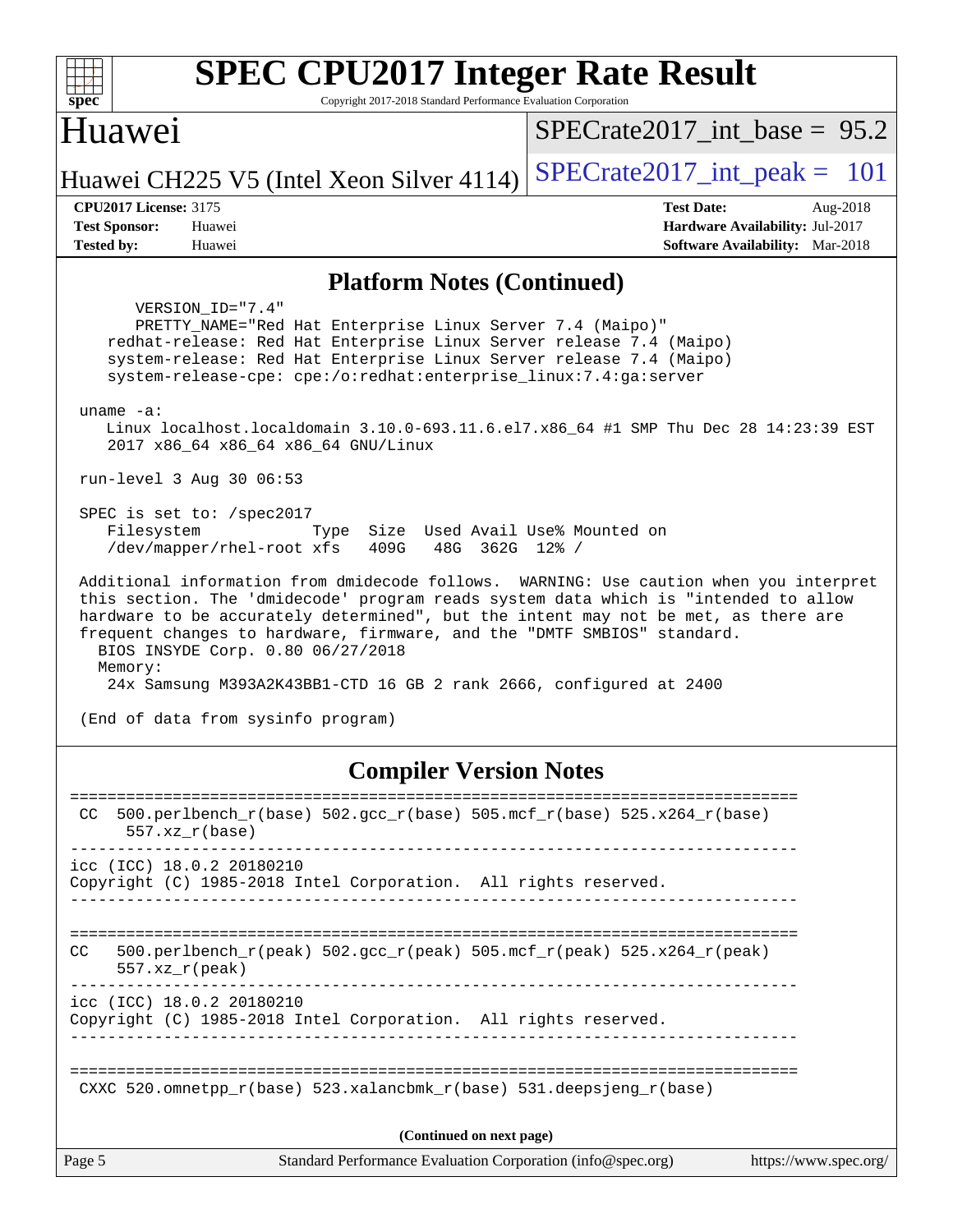| Huawei                                                                    |                                                                                                  |  |  |                   | $SPECrate2017\_int\_base = 95.2$                                          |          |  |
|---------------------------------------------------------------------------|--------------------------------------------------------------------------------------------------|--|--|-------------------|---------------------------------------------------------------------------|----------|--|
|                                                                           | Huawei CH225 V5 (Intel Xeon Silver 4114)                                                         |  |  |                   | $SPECrate2017\_int\_peak = 101$                                           |          |  |
| <b>CPU2017 License: 3175</b><br><b>Test Sponsor:</b><br><b>Tested by:</b> | Huawei<br>Huawei                                                                                 |  |  | <b>Test Date:</b> | Hardware Availability: Jul-2017<br><b>Software Availability:</b> Mar-2018 | Aug-2018 |  |
|                                                                           | <b>Compiler Version Notes (Continued)</b>                                                        |  |  |                   |                                                                           |          |  |
|                                                                           | $541.$ leela $r(base)$                                                                           |  |  |                   |                                                                           |          |  |
|                                                                           | icpc (ICC) 18.0.2 20180210<br>Copyright (C) 1985-2018 Intel Corporation. All rights reserved.    |  |  |                   |                                                                           |          |  |
|                                                                           | CXXC 520.omnetpp_r(peak) 523.xalancbmk_r(peak) 531.deepsjeng_r(peak)<br>$541.$ leela_ $r$ (peak) |  |  |                   |                                                                           |          |  |
|                                                                           |                                                                                                  |  |  |                   |                                                                           |          |  |
|                                                                           | icpc (ICC) 18.0.2 20180210<br>Copyright (C) 1985-2018 Intel Corporation. All rights reserved.    |  |  |                   |                                                                           |          |  |
|                                                                           | FC 548. exchange2 r(base)                                                                        |  |  |                   |                                                                           |          |  |
|                                                                           | ifort (IFORT) 18.0.2 20180210<br>Copyright (C) 1985-2018 Intel Corporation. All rights reserved. |  |  |                   |                                                                           |          |  |
| FC                                                                        | $548$ . exchange $2 r$ (peak)                                                                    |  |  |                   |                                                                           |          |  |

#### **[Base Compiler Invocation](http://www.spec.org/auto/cpu2017/Docs/result-fields.html#BaseCompilerInvocation)**

[C benchmarks](http://www.spec.org/auto/cpu2017/Docs/result-fields.html#Cbenchmarks): [icc -m64 -std=c11](http://www.spec.org/cpu2017/results/res2018q4/cpu2017-20180904-08811.flags.html#user_CCbase_intel_icc_64bit_c11_33ee0cdaae7deeeab2a9725423ba97205ce30f63b9926c2519791662299b76a0318f32ddfffdc46587804de3178b4f9328c46fa7c2b0cd779d7a61945c91cd35)

[C++ benchmarks:](http://www.spec.org/auto/cpu2017/Docs/result-fields.html#CXXbenchmarks) [icpc -m64](http://www.spec.org/cpu2017/results/res2018q4/cpu2017-20180904-08811.flags.html#user_CXXbase_intel_icpc_64bit_4ecb2543ae3f1412ef961e0650ca070fec7b7afdcd6ed48761b84423119d1bf6bdf5cad15b44d48e7256388bc77273b966e5eb805aefd121eb22e9299b2ec9d9)

[Fortran benchmarks](http://www.spec.org/auto/cpu2017/Docs/result-fields.html#Fortranbenchmarks): [ifort -m64](http://www.spec.org/cpu2017/results/res2018q4/cpu2017-20180904-08811.flags.html#user_FCbase_intel_ifort_64bit_24f2bb282fbaeffd6157abe4f878425411749daecae9a33200eee2bee2fe76f3b89351d69a8130dd5949958ce389cf37ff59a95e7a40d588e8d3a57e0c3fd751)

### **[Base Portability Flags](http://www.spec.org/auto/cpu2017/Docs/result-fields.html#BasePortabilityFlags)**

 500.perlbench\_r: [-DSPEC\\_LP64](http://www.spec.org/cpu2017/results/res2018q4/cpu2017-20180904-08811.flags.html#b500.perlbench_r_basePORTABILITY_DSPEC_LP64) [-DSPEC\\_LINUX\\_X64](http://www.spec.org/cpu2017/results/res2018q4/cpu2017-20180904-08811.flags.html#b500.perlbench_r_baseCPORTABILITY_DSPEC_LINUX_X64) 502.gcc\_r: [-DSPEC\\_LP64](http://www.spec.org/cpu2017/results/res2018q4/cpu2017-20180904-08811.flags.html#suite_basePORTABILITY502_gcc_r_DSPEC_LP64)

**(Continued on next page)**

Page 6 Standard Performance Evaluation Corporation [\(info@spec.org\)](mailto:info@spec.org) <https://www.spec.org/>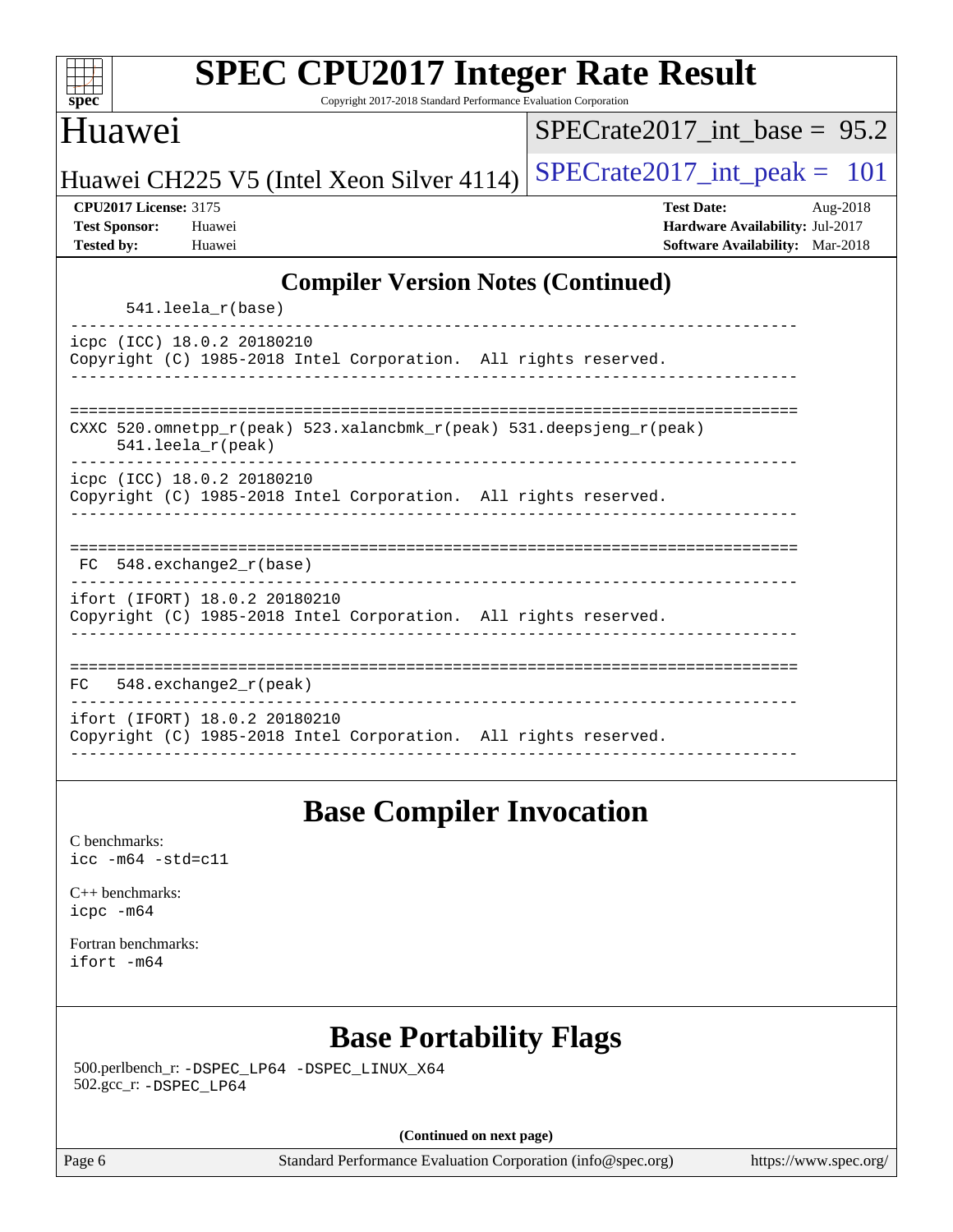

Copyright 2017-2018 Standard Performance Evaluation Corporation

#### Huawei

[SPECrate2017\\_int\\_base =](http://www.spec.org/auto/cpu2017/Docs/result-fields.html#SPECrate2017intbase) 95.2

Huawei CH225 V5 (Intel Xeon Silver 4114) SPECrate  $2017$ \_int\_peak = 101

**[CPU2017 License:](http://www.spec.org/auto/cpu2017/Docs/result-fields.html#CPU2017License)** 3175 **[Test Date:](http://www.spec.org/auto/cpu2017/Docs/result-fields.html#TestDate)** Aug-2018 **[Test Sponsor:](http://www.spec.org/auto/cpu2017/Docs/result-fields.html#TestSponsor)** Huawei **[Hardware Availability:](http://www.spec.org/auto/cpu2017/Docs/result-fields.html#HardwareAvailability)** Jul-2017 **[Tested by:](http://www.spec.org/auto/cpu2017/Docs/result-fields.html#Testedby)** Huawei **[Software Availability:](http://www.spec.org/auto/cpu2017/Docs/result-fields.html#SoftwareAvailability)** Mar-2018

### **[Base Portability Flags \(Continued\)](http://www.spec.org/auto/cpu2017/Docs/result-fields.html#BasePortabilityFlags)**

 505.mcf\_r: [-DSPEC\\_LP64](http://www.spec.org/cpu2017/results/res2018q4/cpu2017-20180904-08811.flags.html#suite_basePORTABILITY505_mcf_r_DSPEC_LP64) 520.omnetpp\_r: [-DSPEC\\_LP64](http://www.spec.org/cpu2017/results/res2018q4/cpu2017-20180904-08811.flags.html#suite_basePORTABILITY520_omnetpp_r_DSPEC_LP64) 523.xalancbmk\_r: [-DSPEC\\_LP64](http://www.spec.org/cpu2017/results/res2018q4/cpu2017-20180904-08811.flags.html#suite_basePORTABILITY523_xalancbmk_r_DSPEC_LP64) [-DSPEC\\_LINUX](http://www.spec.org/cpu2017/results/res2018q4/cpu2017-20180904-08811.flags.html#b523.xalancbmk_r_baseCXXPORTABILITY_DSPEC_LINUX) 525.x264\_r: [-DSPEC\\_LP64](http://www.spec.org/cpu2017/results/res2018q4/cpu2017-20180904-08811.flags.html#suite_basePORTABILITY525_x264_r_DSPEC_LP64) 531.deepsjeng\_r: [-DSPEC\\_LP64](http://www.spec.org/cpu2017/results/res2018q4/cpu2017-20180904-08811.flags.html#suite_basePORTABILITY531_deepsjeng_r_DSPEC_LP64) 541.leela\_r: [-DSPEC\\_LP64](http://www.spec.org/cpu2017/results/res2018q4/cpu2017-20180904-08811.flags.html#suite_basePORTABILITY541_leela_r_DSPEC_LP64) 548.exchange2\_r: [-DSPEC\\_LP64](http://www.spec.org/cpu2017/results/res2018q4/cpu2017-20180904-08811.flags.html#suite_basePORTABILITY548_exchange2_r_DSPEC_LP64) 557.xz\_r: [-DSPEC\\_LP64](http://www.spec.org/cpu2017/results/res2018q4/cpu2017-20180904-08811.flags.html#suite_basePORTABILITY557_xz_r_DSPEC_LP64)

#### **[Base Optimization Flags](http://www.spec.org/auto/cpu2017/Docs/result-fields.html#BaseOptimizationFlags)**

[C benchmarks](http://www.spec.org/auto/cpu2017/Docs/result-fields.html#Cbenchmarks):

[-Wl,-z,muldefs](http://www.spec.org/cpu2017/results/res2018q4/cpu2017-20180904-08811.flags.html#user_CCbase_link_force_multiple1_b4cbdb97b34bdee9ceefcfe54f4c8ea74255f0b02a4b23e853cdb0e18eb4525ac79b5a88067c842dd0ee6996c24547a27a4b99331201badda8798ef8a743f577) [-xCORE-AVX2](http://www.spec.org/cpu2017/results/res2018q4/cpu2017-20180904-08811.flags.html#user_CCbase_f-xCORE-AVX2) [-ipo](http://www.spec.org/cpu2017/results/res2018q4/cpu2017-20180904-08811.flags.html#user_CCbase_f-ipo) [-O3](http://www.spec.org/cpu2017/results/res2018q4/cpu2017-20180904-08811.flags.html#user_CCbase_f-O3) [-no-prec-div](http://www.spec.org/cpu2017/results/res2018q4/cpu2017-20180904-08811.flags.html#user_CCbase_f-no-prec-div) [-qopt-mem-layout-trans=3](http://www.spec.org/cpu2017/results/res2018q4/cpu2017-20180904-08811.flags.html#user_CCbase_f-qopt-mem-layout-trans_de80db37974c74b1f0e20d883f0b675c88c3b01e9d123adea9b28688d64333345fb62bc4a798493513fdb68f60282f9a726aa07f478b2f7113531aecce732043) [-L/usr/local/je5.0.1-64/lib](http://www.spec.org/cpu2017/results/res2018q4/cpu2017-20180904-08811.flags.html#user_CCbase_jemalloc_link_path64_4b10a636b7bce113509b17f3bd0d6226c5fb2346b9178c2d0232c14f04ab830f976640479e5c33dc2bcbbdad86ecfb6634cbbd4418746f06f368b512fced5394) [-ljemalloc](http://www.spec.org/cpu2017/results/res2018q4/cpu2017-20180904-08811.flags.html#user_CCbase_jemalloc_link_lib_d1249b907c500fa1c0672f44f562e3d0f79738ae9e3c4a9c376d49f265a04b9c99b167ecedbf6711b3085be911c67ff61f150a17b3472be731631ba4d0471706)

[C++ benchmarks:](http://www.spec.org/auto/cpu2017/Docs/result-fields.html#CXXbenchmarks)

[-Wl,-z,muldefs](http://www.spec.org/cpu2017/results/res2018q4/cpu2017-20180904-08811.flags.html#user_CXXbase_link_force_multiple1_b4cbdb97b34bdee9ceefcfe54f4c8ea74255f0b02a4b23e853cdb0e18eb4525ac79b5a88067c842dd0ee6996c24547a27a4b99331201badda8798ef8a743f577) [-xCORE-AVX2](http://www.spec.org/cpu2017/results/res2018q4/cpu2017-20180904-08811.flags.html#user_CXXbase_f-xCORE-AVX2) [-ipo](http://www.spec.org/cpu2017/results/res2018q4/cpu2017-20180904-08811.flags.html#user_CXXbase_f-ipo) [-O3](http://www.spec.org/cpu2017/results/res2018q4/cpu2017-20180904-08811.flags.html#user_CXXbase_f-O3) [-no-prec-div](http://www.spec.org/cpu2017/results/res2018q4/cpu2017-20180904-08811.flags.html#user_CXXbase_f-no-prec-div) [-qopt-mem-layout-trans=3](http://www.spec.org/cpu2017/results/res2018q4/cpu2017-20180904-08811.flags.html#user_CXXbase_f-qopt-mem-layout-trans_de80db37974c74b1f0e20d883f0b675c88c3b01e9d123adea9b28688d64333345fb62bc4a798493513fdb68f60282f9a726aa07f478b2f7113531aecce732043) [-L/usr/local/je5.0.1-64/lib](http://www.spec.org/cpu2017/results/res2018q4/cpu2017-20180904-08811.flags.html#user_CXXbase_jemalloc_link_path64_4b10a636b7bce113509b17f3bd0d6226c5fb2346b9178c2d0232c14f04ab830f976640479e5c33dc2bcbbdad86ecfb6634cbbd4418746f06f368b512fced5394) [-ljemalloc](http://www.spec.org/cpu2017/results/res2018q4/cpu2017-20180904-08811.flags.html#user_CXXbase_jemalloc_link_lib_d1249b907c500fa1c0672f44f562e3d0f79738ae9e3c4a9c376d49f265a04b9c99b167ecedbf6711b3085be911c67ff61f150a17b3472be731631ba4d0471706)

#### [Fortran benchmarks](http://www.spec.org/auto/cpu2017/Docs/result-fields.html#Fortranbenchmarks):

[-Wl,-z,muldefs](http://www.spec.org/cpu2017/results/res2018q4/cpu2017-20180904-08811.flags.html#user_FCbase_link_force_multiple1_b4cbdb97b34bdee9ceefcfe54f4c8ea74255f0b02a4b23e853cdb0e18eb4525ac79b5a88067c842dd0ee6996c24547a27a4b99331201badda8798ef8a743f577) [-xCORE-AVX2](http://www.spec.org/cpu2017/results/res2018q4/cpu2017-20180904-08811.flags.html#user_FCbase_f-xCORE-AVX2) [-ipo](http://www.spec.org/cpu2017/results/res2018q4/cpu2017-20180904-08811.flags.html#user_FCbase_f-ipo) [-O3](http://www.spec.org/cpu2017/results/res2018q4/cpu2017-20180904-08811.flags.html#user_FCbase_f-O3) [-no-prec-div](http://www.spec.org/cpu2017/results/res2018q4/cpu2017-20180904-08811.flags.html#user_FCbase_f-no-prec-div) [-qopt-mem-layout-trans=3](http://www.spec.org/cpu2017/results/res2018q4/cpu2017-20180904-08811.flags.html#user_FCbase_f-qopt-mem-layout-trans_de80db37974c74b1f0e20d883f0b675c88c3b01e9d123adea9b28688d64333345fb62bc4a798493513fdb68f60282f9a726aa07f478b2f7113531aecce732043) [-nostandard-realloc-lhs](http://www.spec.org/cpu2017/results/res2018q4/cpu2017-20180904-08811.flags.html#user_FCbase_f_2003_std_realloc_82b4557e90729c0f113870c07e44d33d6f5a304b4f63d4c15d2d0f1fab99f5daaed73bdb9275d9ae411527f28b936061aa8b9c8f2d63842963b95c9dd6426b8a) [-L/usr/local/je5.0.1-64/lib](http://www.spec.org/cpu2017/results/res2018q4/cpu2017-20180904-08811.flags.html#user_FCbase_jemalloc_link_path64_4b10a636b7bce113509b17f3bd0d6226c5fb2346b9178c2d0232c14f04ab830f976640479e5c33dc2bcbbdad86ecfb6634cbbd4418746f06f368b512fced5394) [-ljemalloc](http://www.spec.org/cpu2017/results/res2018q4/cpu2017-20180904-08811.flags.html#user_FCbase_jemalloc_link_lib_d1249b907c500fa1c0672f44f562e3d0f79738ae9e3c4a9c376d49f265a04b9c99b167ecedbf6711b3085be911c67ff61f150a17b3472be731631ba4d0471706)

### **[Peak Compiler Invocation](http://www.spec.org/auto/cpu2017/Docs/result-fields.html#PeakCompilerInvocation)**

[C benchmarks \(except as noted below\)](http://www.spec.org/auto/cpu2017/Docs/result-fields.html#Cbenchmarksexceptasnotedbelow): [icc -m64 -std=c11](http://www.spec.org/cpu2017/results/res2018q4/cpu2017-20180904-08811.flags.html#user_CCpeak_intel_icc_64bit_c11_33ee0cdaae7deeeab2a9725423ba97205ce30f63b9926c2519791662299b76a0318f32ddfffdc46587804de3178b4f9328c46fa7c2b0cd779d7a61945c91cd35)

502.gcc\_r: [icc -m32 -std=c11 -L/home/prasadj/specdev/IC18u2\\_Internal/lin\\_18\\_0\\_20180210/compiler/lib/ia32\\_lin](http://www.spec.org/cpu2017/results/res2018q4/cpu2017-20180904-08811.flags.html#user_peakCCLD502_gcc_r_intel_icc_a481ac844e7127046fad14d498c730a1848fa901fbbb2c3dfdd5e9fbbac777c8009953946d55d8b6afe8ed0da70dd2b4f8dedbdf7ab1ee211ba70d24a5d89f85)

[C++ benchmarks \(except as noted below\):](http://www.spec.org/auto/cpu2017/Docs/result-fields.html#CXXbenchmarksexceptasnotedbelow) [icpc -m64](http://www.spec.org/cpu2017/results/res2018q4/cpu2017-20180904-08811.flags.html#user_CXXpeak_intel_icpc_64bit_4ecb2543ae3f1412ef961e0650ca070fec7b7afdcd6ed48761b84423119d1bf6bdf5cad15b44d48e7256388bc77273b966e5eb805aefd121eb22e9299b2ec9d9)

523.xalancbmk\_r: [icpc -m32 -L/home/prasadj/specdev/IC18u2\\_Internal/lin\\_18\\_0\\_20180210/compiler/lib/ia32\\_lin](http://www.spec.org/cpu2017/results/res2018q4/cpu2017-20180904-08811.flags.html#user_peakCXXLD523_xalancbmk_r_intel_icpc_c6d030cd79af6ea7d6fb64c57e8fe7ae8fe0b96fc5a3b3f4a10e3273b3d7fa9decd8263f6330cef23f751cb093a69fae84a2bf4c243500a8eed069248128076f)

[Fortran benchmarks](http://www.spec.org/auto/cpu2017/Docs/result-fields.html#Fortranbenchmarks): [ifort -m64](http://www.spec.org/cpu2017/results/res2018q4/cpu2017-20180904-08811.flags.html#user_FCpeak_intel_ifort_64bit_24f2bb282fbaeffd6157abe4f878425411749daecae9a33200eee2bee2fe76f3b89351d69a8130dd5949958ce389cf37ff59a95e7a40d588e8d3a57e0c3fd751)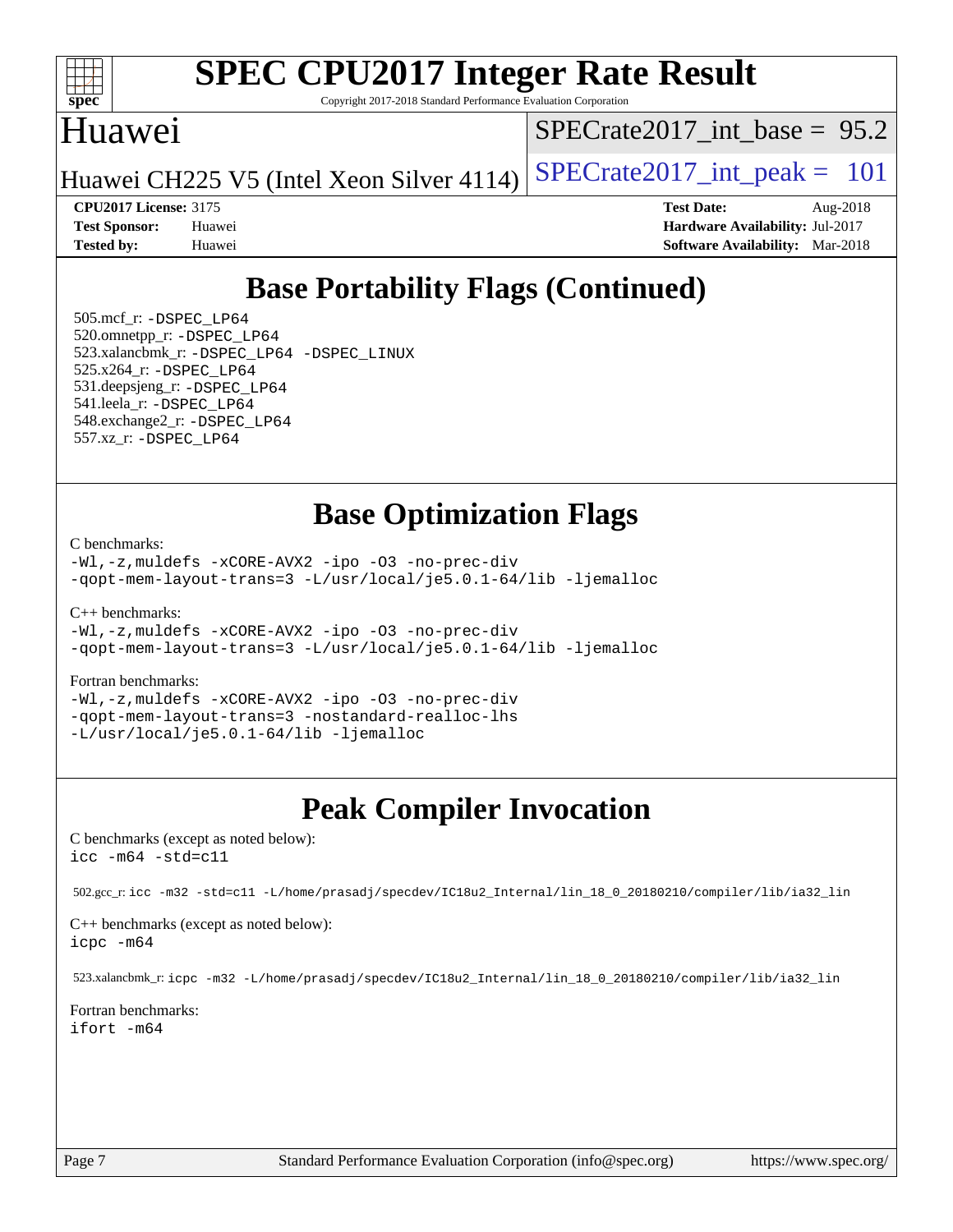

Copyright 2017-2018 Standard Performance Evaluation Corporation

#### Huawei

[SPECrate2017\\_int\\_base =](http://www.spec.org/auto/cpu2017/Docs/result-fields.html#SPECrate2017intbase) 95.2

Huawei CH225 V5 (Intel Xeon Silver 4114) SPECrate  $2017$ \_int\_peak = 101

**[Tested by:](http://www.spec.org/auto/cpu2017/Docs/result-fields.html#Testedby)** Huawei **[Software Availability:](http://www.spec.org/auto/cpu2017/Docs/result-fields.html#SoftwareAvailability)** Mar-2018

**[CPU2017 License:](http://www.spec.org/auto/cpu2017/Docs/result-fields.html#CPU2017License)** 3175 **[Test Date:](http://www.spec.org/auto/cpu2017/Docs/result-fields.html#TestDate)** Aug-2018 **[Test Sponsor:](http://www.spec.org/auto/cpu2017/Docs/result-fields.html#TestSponsor)** Huawei **[Hardware Availability:](http://www.spec.org/auto/cpu2017/Docs/result-fields.html#HardwareAvailability)** Jul-2017

#### **[Peak Portability Flags](http://www.spec.org/auto/cpu2017/Docs/result-fields.html#PeakPortabilityFlags)**

 500.perlbench\_r: [-DSPEC\\_LP64](http://www.spec.org/cpu2017/results/res2018q4/cpu2017-20180904-08811.flags.html#b500.perlbench_r_peakPORTABILITY_DSPEC_LP64) [-DSPEC\\_LINUX\\_X64](http://www.spec.org/cpu2017/results/res2018q4/cpu2017-20180904-08811.flags.html#b500.perlbench_r_peakCPORTABILITY_DSPEC_LINUX_X64) 502.gcc\_r: [-D\\_FILE\\_OFFSET\\_BITS=64](http://www.spec.org/cpu2017/results/res2018q4/cpu2017-20180904-08811.flags.html#user_peakPORTABILITY502_gcc_r_file_offset_bits_64_5ae949a99b284ddf4e95728d47cb0843d81b2eb0e18bdfe74bbf0f61d0b064f4bda2f10ea5eb90e1dcab0e84dbc592acfc5018bc955c18609f94ddb8d550002c) 505.mcf\_r: [-DSPEC\\_LP64](http://www.spec.org/cpu2017/results/res2018q4/cpu2017-20180904-08811.flags.html#suite_peakPORTABILITY505_mcf_r_DSPEC_LP64) 520.omnetpp\_r: [-DSPEC\\_LP64](http://www.spec.org/cpu2017/results/res2018q4/cpu2017-20180904-08811.flags.html#suite_peakPORTABILITY520_omnetpp_r_DSPEC_LP64) 523.xalancbmk\_r: [-D\\_FILE\\_OFFSET\\_BITS=64](http://www.spec.org/cpu2017/results/res2018q4/cpu2017-20180904-08811.flags.html#user_peakPORTABILITY523_xalancbmk_r_file_offset_bits_64_5ae949a99b284ddf4e95728d47cb0843d81b2eb0e18bdfe74bbf0f61d0b064f4bda2f10ea5eb90e1dcab0e84dbc592acfc5018bc955c18609f94ddb8d550002c) [-DSPEC\\_LINUX](http://www.spec.org/cpu2017/results/res2018q4/cpu2017-20180904-08811.flags.html#b523.xalancbmk_r_peakCXXPORTABILITY_DSPEC_LINUX) 525.x264\_r: [-DSPEC\\_LP64](http://www.spec.org/cpu2017/results/res2018q4/cpu2017-20180904-08811.flags.html#suite_peakPORTABILITY525_x264_r_DSPEC_LP64) 531.deepsjeng\_r: [-DSPEC\\_LP64](http://www.spec.org/cpu2017/results/res2018q4/cpu2017-20180904-08811.flags.html#suite_peakPORTABILITY531_deepsjeng_r_DSPEC_LP64) 541.leela\_r: [-DSPEC\\_LP64](http://www.spec.org/cpu2017/results/res2018q4/cpu2017-20180904-08811.flags.html#suite_peakPORTABILITY541_leela_r_DSPEC_LP64) 548.exchange2\_r: [-DSPEC\\_LP64](http://www.spec.org/cpu2017/results/res2018q4/cpu2017-20180904-08811.flags.html#suite_peakPORTABILITY548_exchange2_r_DSPEC_LP64) 557.xz\_r: [-DSPEC\\_LP64](http://www.spec.org/cpu2017/results/res2018q4/cpu2017-20180904-08811.flags.html#suite_peakPORTABILITY557_xz_r_DSPEC_LP64)

### **[Peak Optimization Flags](http://www.spec.org/auto/cpu2017/Docs/result-fields.html#PeakOptimizationFlags)**

[C benchmarks](http://www.spec.org/auto/cpu2017/Docs/result-fields.html#Cbenchmarks):

```
 500.perlbench_r: -Wl,-z,muldefs -prof-gen(pass 1) -prof-use(pass 2) -ipo
-xCORE-AVX2 -O3 -no-prec-div -qopt-mem-layout-trans=3
-fno-strict-overflow -L/usr/local/je5.0.1-64/lib
-ljemalloc
 502.gcc_r: -Wl,-z,muldefs -prof-gen(pass 1) -prof-use(pass 2) -ipo
-xCORE-AVX2 -O3 -no-prec-div -qopt-mem-layout-trans=3
-L/usr/local/je5.0.1-32/lib -ljemalloc
505.\text{mcf}_r: basepeak = yes
 525.x264_r: -Wl,-z,muldefs -prof-gen(pass 1) -prof-use(pass 2) -ipo
-xCORE-AVX2 -O3 -no-prec-div -qopt-mem-layout-trans=3
-fno-alias -L/usr/local/je5.0.1-64/lib -ljemalloc
557.xz r: basepeak = yes
C++ benchmarks: 
 520.omnetpp_r: basepeak = yes
 523.xalancbmk_r: -Wl,-z,muldefs -prof-gen(pass 1) -prof-use(pass 2) -ipo
-xCORE-AVX2 -O3 -no-prec-div -qopt-mem-layout-trans=3
-L/usr/local/je5.0.1-32/lib -ljemalloc
 531.deepsjeng_r: basepeak = yes
 541.leela_r: -Wl,-z,muldefs -prof-gen(pass 1) -prof-use(pass 2) -ipo
-xCORE-AVX2 -O3 -no-prec-div -qopt-mem-layout-trans=3
                                       (Continued on next page)
```